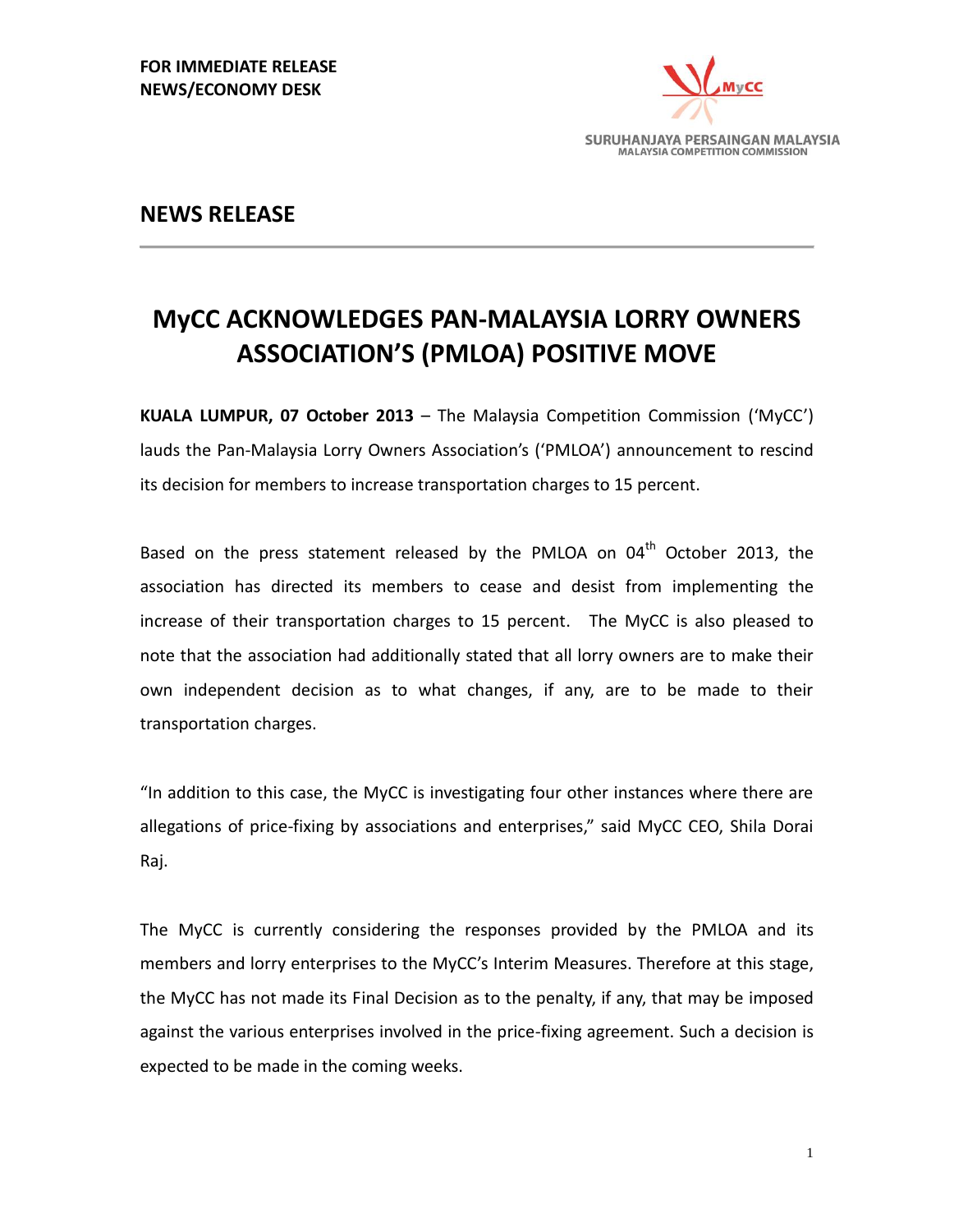

The MyCC had earlier issued proposed Interim Measures under Section 35(4) of the Competition Act 2010 against the PMLOA, its members and related lorry enterprises on a probable infringement of Section 4(2)(a) of the Competition Act 2010 ('the Act') by agreeing to fix an increase of transportation charges by 15 percent.

Notices were issued to PMLOA and 40 other parties comprising members of the PMLOA and lorry enterprises to cease and desist from implementing the association's decision to increase transportation charges to 15 percent.

Earlier on, the PMLOA had issued a statement that was published in the local papers on 11<sup>th</sup> September 2013 stating that PMLOA was unanimous in its decision to raise transportation charges by 15 percent.

---end---

## **EDITOR'S NOTES:**

1. The details on **Section 4 (1) and (2) of the Competition Act 2010**: Prohibited \*horizontal and vertical agreement is as follows:

4. (1) A horizontal or vertical agreement between enterprises is prohibited insofar as the agreement has the object or effect of significantly preventing, restricting or distorting competition in any market for goods or services.

(2) Without prejudice to the generality of subsection (1), a horizontal agreement between enterprises which has the object to—

- (a) fix, directly or indirectly, a purchase or selling price or any other trading conditions;
- (b) share market or sources of supply;
- (c) limit or control—
	- (i) production;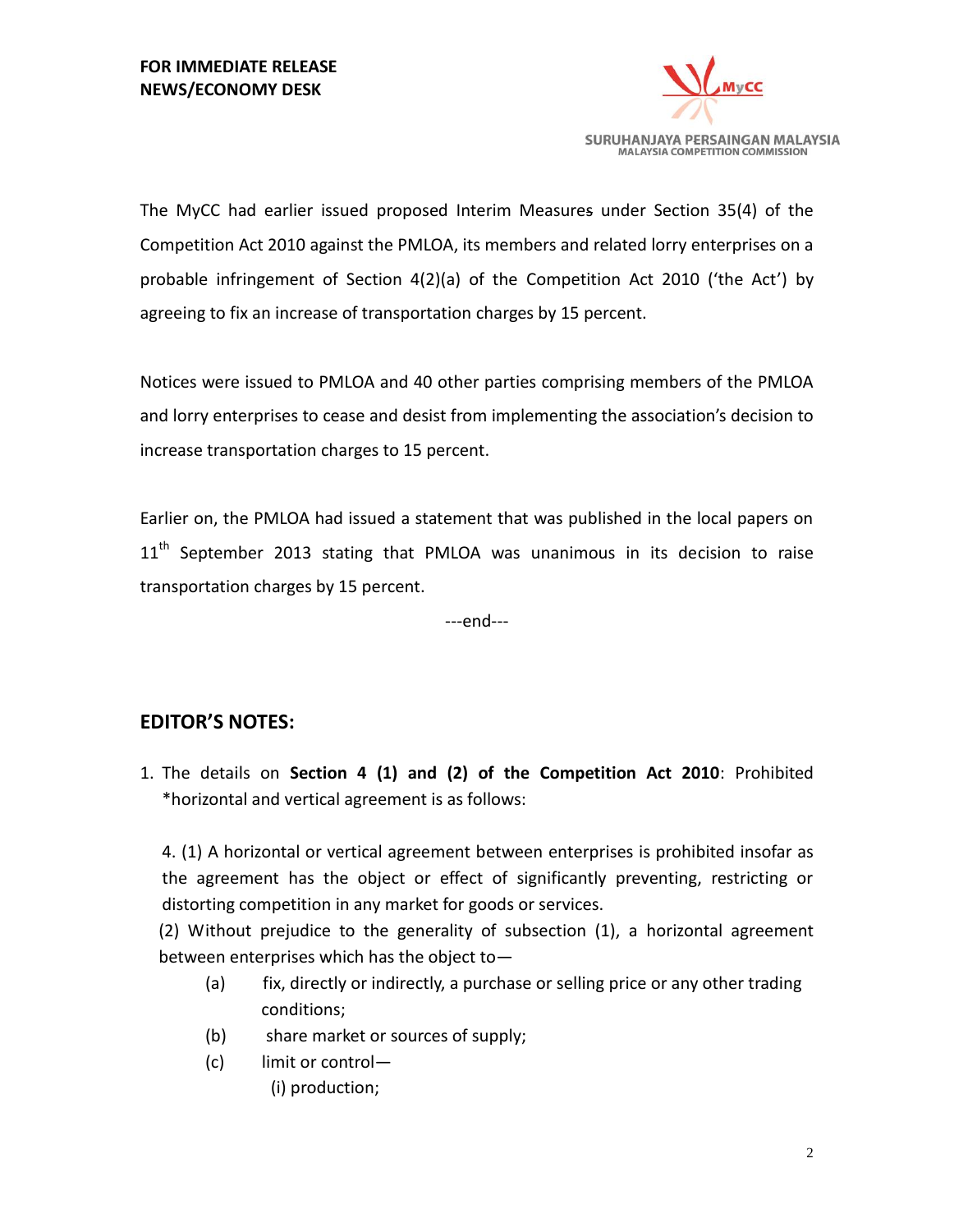

(ii) market outlets or market access;

- (iii) technical or technological development; or
- (iv) investment; or
- (d) perform an act of bid rigging, is deemed to have the object of significantly preventing, restricting, or distorting competition in any market for goods or services.

\* "horizontal agreement" = agreement between enterprises each of which operates at the same level in the production or distribution chain;

"vertical agreement" = agreement between enterprises each of which operates at a different level in the production or distribution chain.

2. Details of **Section 35 of the Competition Act 2010**: Interim Measures

35. (2) If the Commission has reasonable grounds to believe that any prohibition under this Act has been infringed or is likely to be infringed and the Commission considers that it is necessary for it to act under this section as a matter of urgency for the purpose of—

(a) preventing serious and irreparable damage, economic or otherwise, to a particular person or category of persons; or

(b) protecting the public interest, it may give such direction as it considers to be appropriate and proportionate for that purpose.

(3) A direction given under subsection (2) may include requiring or causing any person—

(a) to suspend the effect of, and desist from acting in accordance with, any agreement which is suspected of infringing any prohibition under Part II;

(b) to desist from any conduct which is suspected of infringing any prohibition under Part II; or

(c) to do, or refrain from doing, any act, but which shall not require the payment of money.

(4) The Commission shall, before giving a direction under subsection (2)—

(a) serve a written notice to the person to whom it proposes to give the direction; and

(b) give that person an opportunity to make written representations within a period of at least seven days from the date of the written notice.

(5) A notice under subsection (4) shall indicate the nature of the direction which the Commission proposes to give and its reasons for giving the direction.